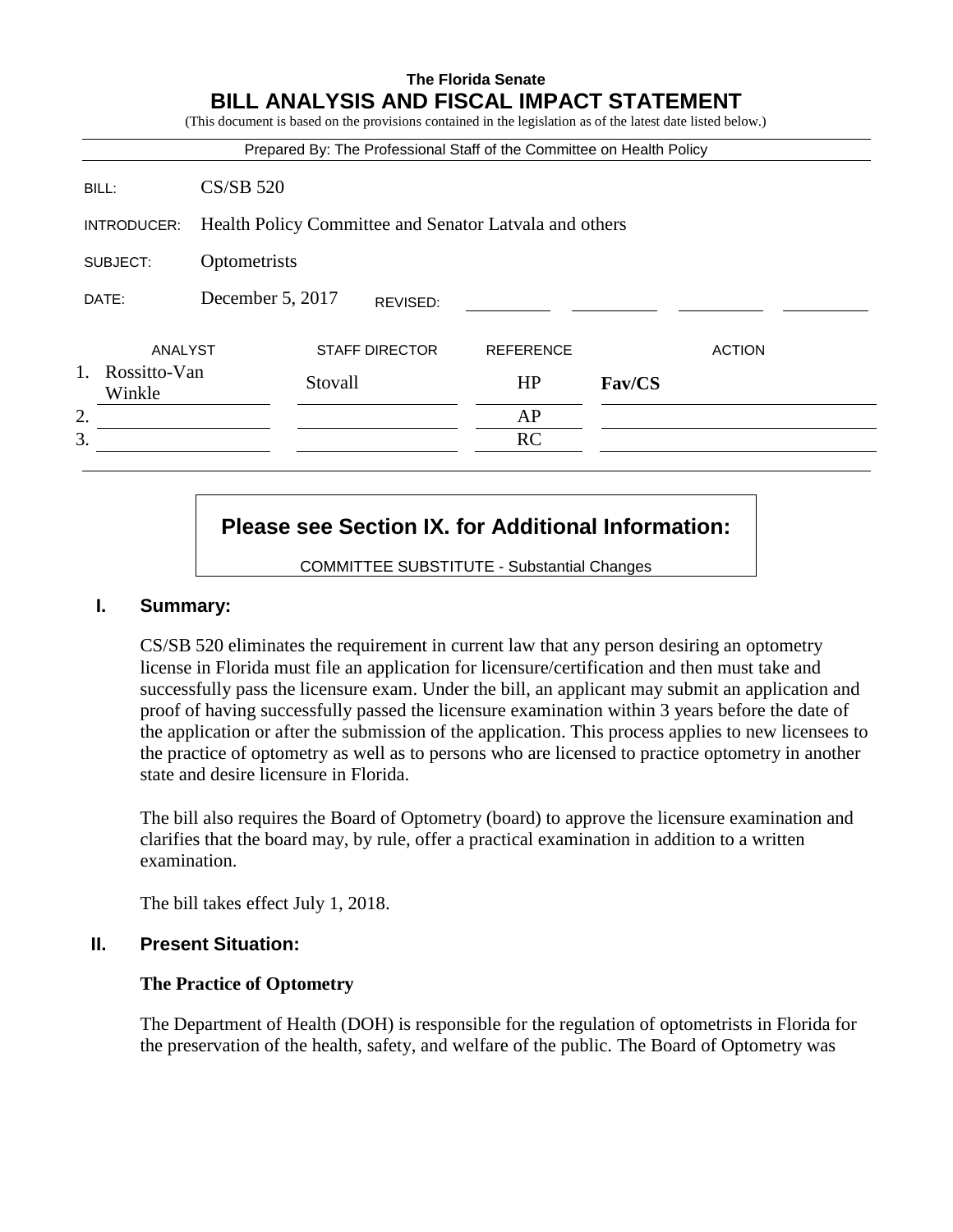established to ensure that every person engaged in the practice of optometry meets minimum requirements for safe practice.<sup>1</sup>

Optometry is the diagnosis of conditions of the human eye and its appendages.<sup>2</sup> The practice of optometry includes the employment of any objective or subjective means or methods to assist in the diagnosis of conditions of the human eyes and its appendages, including:

- The administration of ocular pharmaceutical agents, for the purpose of determining the refractive powers of the human eyes, or any visual, muscular, neurological, or anatomic anomalies of the human eyes and their appendages; and
- The prescribing and use of lenses, prisms, frames, mountings, contact lenses, orthoptic exercises, light frequencies, and any other means or methods, including ocular pharmaceutical agents,<sup>3</sup> for the correction, remedy, or relief of any insufficiencies or abnormal conditions of the human eyes and their appendages.<sup>4</sup>

Licensed optometrists who are not certified, may use only topical anesthetics for the sole purpose of glaucoma examinations, but are otherwise prohibited from administering or prescribing ocular pharmaceutical agents.<sup>5</sup> A licensed optometrist is required to post in his or her practice location a sign which states, "I am a Licensed Practitioner, not a Certified Optometrist, and I am not able to prescribe ocular pharmaceutical agents."<sup>6</sup>

All optometrists initially licensed after July 1, 1993,<sup>7</sup> are now required to be certified; and may administer and prescribe ocular pharmaceutical agents for the diagnosis and treatment of ocular conditions of the human eye and its appendages without the use of surgery or other invasive techniques. $8<sup>8</sup>$ 

## **Licensure and Certification**

Pursuant to ch. 456, F.S., the general provisions applicable to all professions regulated by the DOH, in the Division of Medical Quality Assurance, the DOH must provide for the development, preparation, administration, scoring, score reporting, and evaluation of all examinations, in consultation with the appropriate board. For each examination developed by the DOH or a contract vendor, the board must specify by rule:

- The general areas to be covered by each examination;
- The relative weight to be assigned in grading each area tested; and

 $\overline{a}$ 

<sup>1</sup> Section 463.001, F.S., and The Department of Health, *Florida Board of Optometry*, available at: [http://floridasoptometry.gov/,](http://floridasoptometry.gov/) (last visited Nov. 8, 2017).

<sup>&</sup>lt;sup>2</sup> Section 463.002(10), F.S. "Appendages" means the eyelids, the eyebrows, the conjunctiva, and the lacrimal apparatus. <sup>3</sup> "Ocular pharmaceutical agent" means a pharmaceutical agent that is administered topically or orally for the diagnosis or treatment of ocular conditions of the human eye and its appendages without the use of surgery or other invasive techniques. See s. 463.002(5), F.S.

<sup>4</sup> Section 463.002(7), F.S.

 $5$  See s. 463.0055(1)(a), F.S.

 $6$  Section 463.002(3), F.S.

<sup>7</sup> Section 463.002(3), F.S. During the 1986 Legislation, ch 463, F.S., was amended to require that anyone applying for an optometrist license after July 1, 1993, become a Certified Optometrist. The amendment required all applicants after that date to meet additional education and examination requirements. *See also* the Department of Health, Board of Optometry, *Licensing and Registration*, available at [http://floridasoptometry.gov/licensing/,](http://floridasoptometry.gov/licensing/) (last visited Nov. 8, 2017).

<sup>8</sup> Sections 463.002(4) and 463.0055, F.S.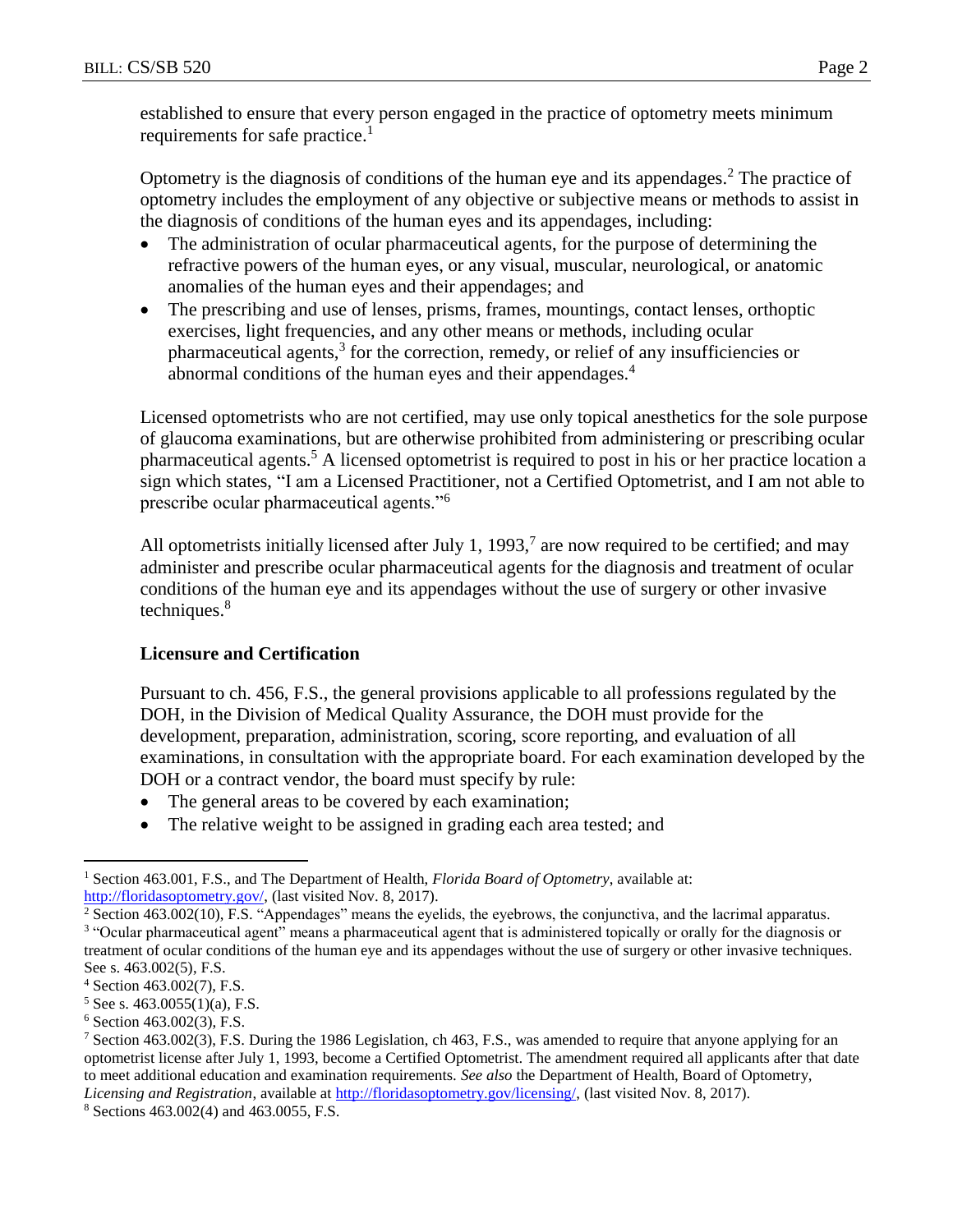$\bullet$  The score necessary to achieve a passing grade.<sup>9</sup>

However, neither the board, nor the DOH, may administer a state-developed written examination if a national examination has been certified by the DOH.<sup>10</sup> The board may administer a statedeveloped practical or clinical examination, if required by the applicable practice act, if all costs are paid by the candidate. If a national practical or clinical examination is available, and certified by the DOH, the board may administer the national examination.<sup>11</sup>

Currently any person desiring to be a certified optometrist in Florida must apply to the DOH to take the licensure and certification examination(s).<sup>12</sup> The requirements for certification as an optometrist are:

- Submission of a completed application form;
- Submission of an application and examination fee;
- Be at least 18 years of age;
- Graduation from a school or college of optometry approved by the board;
- Provide proof of at least 110 hours of transcript quality course work and clinical training in general and ocular pharmacology;
- Have completed at least 1 year of supervised experience in differential diagnosis of eye disease or disorders as part of the optometric training or in a clinical setting as part of the optometric experience;
- Successfully pass all four parts of the Florida Licensure Examination, consisting of:
	- o Part I the Applied Basic Science (ABS) portion of the examination developed by the National Board of Examiners in Optometry (NBEO);
	- o Part II the Patient Assessment and Management (PAM) portion of the examination developed by the NBEO which includes an embedded Treatment and Management of Ocular Disease examination;
	- $\circ$  Part III the Clinical Skills (CSE) portion of the examination developed by the NBEO; and
	- $\circ$  Part IV a written examination on applicable Florida laws and rules governing the practice of optometry, and
- If the applicant is, or has ever been, licensed in another state, he or she must also submit a licensure verification from each state.<sup>13</sup>

An applicant who fails to achieve a passing score on Part I, Part II, Part III or Part IV of the licensure examination may retake any part. Reexamination is limited to an 18-month period from the date of the original failure. The board may grant an extension of 1 additional year to allow an additional retake based on a medical disability substantiated by documentation from the applicant's physician.<sup>14</sup>

 $\overline{a}$ 

 $9$  Section 456.017(1)(a) and (b), F.S.

 $10$  Section 456.017(1)(c)2., F.S.

<sup>&</sup>lt;sup>11</sup> Section 456.017, F.S.

 $12$  Section 463.006(1), F.S.

<sup>13</sup> The Department of Health, Board of Optometry, *Licensure Requirements*, available at: [http://floridasoptometry.gov/licensing/certified-optometrist/,](http://floridasoptometry.gov/licensing/certified-optometrist/) (last visited November 8, 2017).

<sup>14</sup> Rule 64B13-4.002, F.A.C.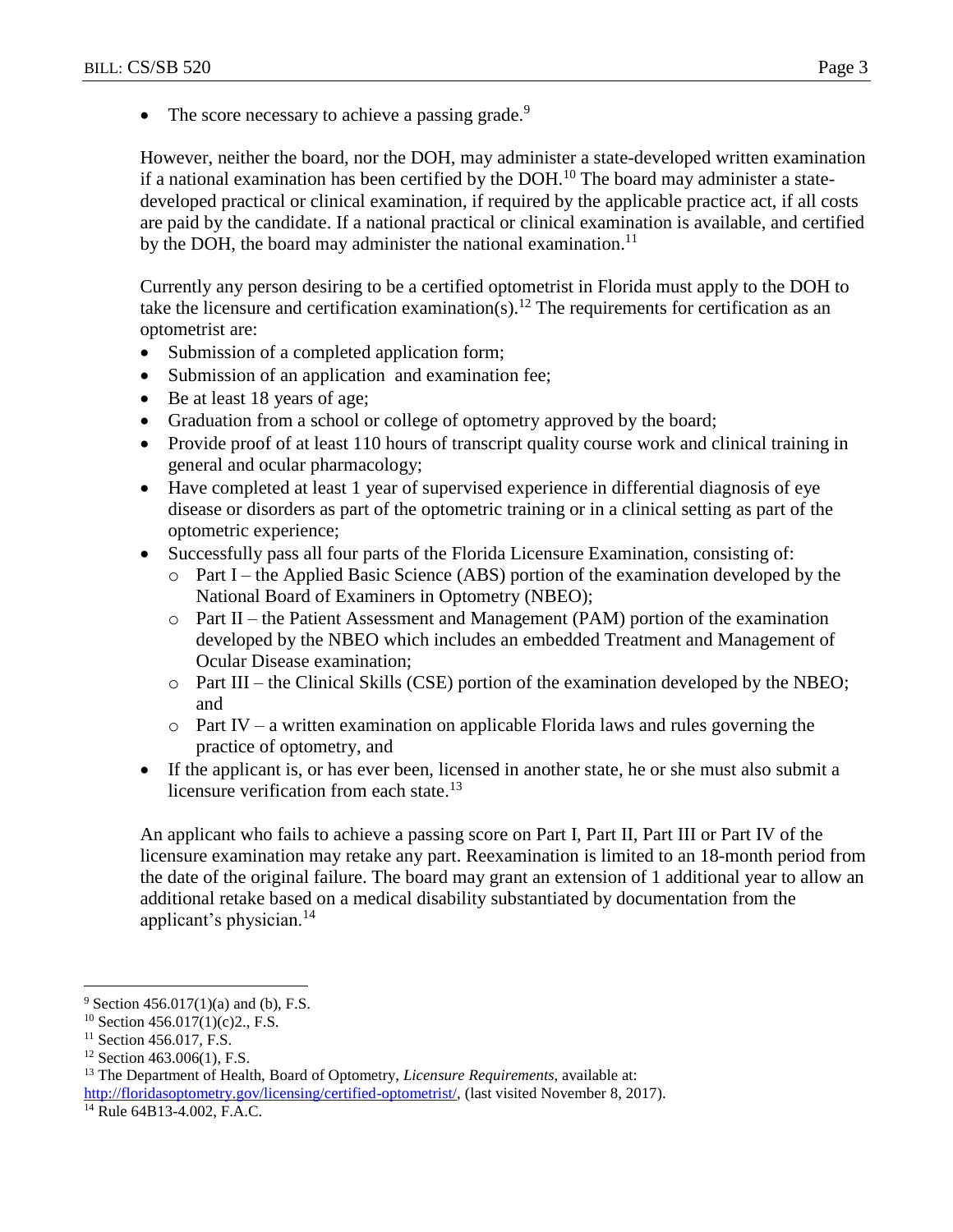Florida schools of optometry, and several out of state colleges, include the 4-part examination in the school curriculum and spread the four parts over the course of 4 years of education and training required by the program.<sup>15</sup>

Prior to April 14, 2017, the DOH, Board of Optometry, had by rule<sup>16</sup> accepted licensure applicants' passing scores on Part I, Part II, Part III and Part IV of the licensure examination that had been obtained within the 7 year period immediately preceding licensure application. This practice was challenged in  $2016^{17}$  at the Division of Administrative hearing and the Administrative Law Judge found that the petitioners had demonstrated that the rule's look-back period for test scores was an invalid exercise of delegated authority in violation of section  $120.52(8)(b)$  and (c); "... and that should this result be onerous, the answer [was] a legislative change."<sup>18</sup> As a result of this decision graduating students applying for licensure in Florida were required to retake examinations they had previously taken and passed while in school or college; and all out-of-state applicants were required to retake the examination.<sup>19</sup>

## **Renewal of Licensure and Certification**

A licensed optometrist must renew his or her license every 2 years. In order to do so the licensee must pay a renewal fee not to exceed \$300, and demonstrate his or her professional competence by completing 30 hours of continuing education during the preceding 2-year period before license renewal. Certified optometrists must also complete 30-hour continuing education during the preceding 2 years, but their hours must include 6 or more hours of approved transcriptquality coursework in ocular and systemic pharmacology and the diagnosis, treatment, and management of ocular and systemic conditions and diseases.<sup>20</sup>

## **III. Effect of Proposed Changes:**

CS/SB 520 amends s. 463.006, F.S., to eliminate the requirement that applicants for licensure must take, and successfully pass, the licensure examinations after an application for licensure/certification is submitted. The bill permits an applicant for licensure/certification to submit an application for licensure that includes proof of specific items, and to also submit proof that he or she has successfully passed all parts of the licensure/certification examination within 3 years prior to the date of application or after submission of the application. This allows graduates from a board approved, accredited school or college and some out-of-state practitioners, from taking the licensure/certification examination a second time if the applicant successfully passed the examination within the prior 3 years.

The bill requires the board to approve the licensure examination that meets certain requirements; and clarifies that the board may offer a practical examination in addition to a written examination.

 $\overline{a}$ 

<sup>15</sup> See Department of Health, *Senate Bill 520 Analysis* (Oct, 12, 2017) (on file with the Senate Committee on Health Policy). <sup>16</sup> Rule 64B13-4.001, F.A.C.

<sup>17</sup> See Department of Administrative Hearings, *Final Order*, *Yontz & Johnson, v. DOH*, Case No. 16-6663RX (April 14, 2017), *available at* <https://www.doah.state.fl.us/ROS/2016/16006663.pdf> (last visited Dec. 5, 2017).

 $18$  Id. at page 42.

<sup>19</sup> *Supra* note 15.

<sup>&</sup>lt;sup>20</sup> Section 463.007, F.S.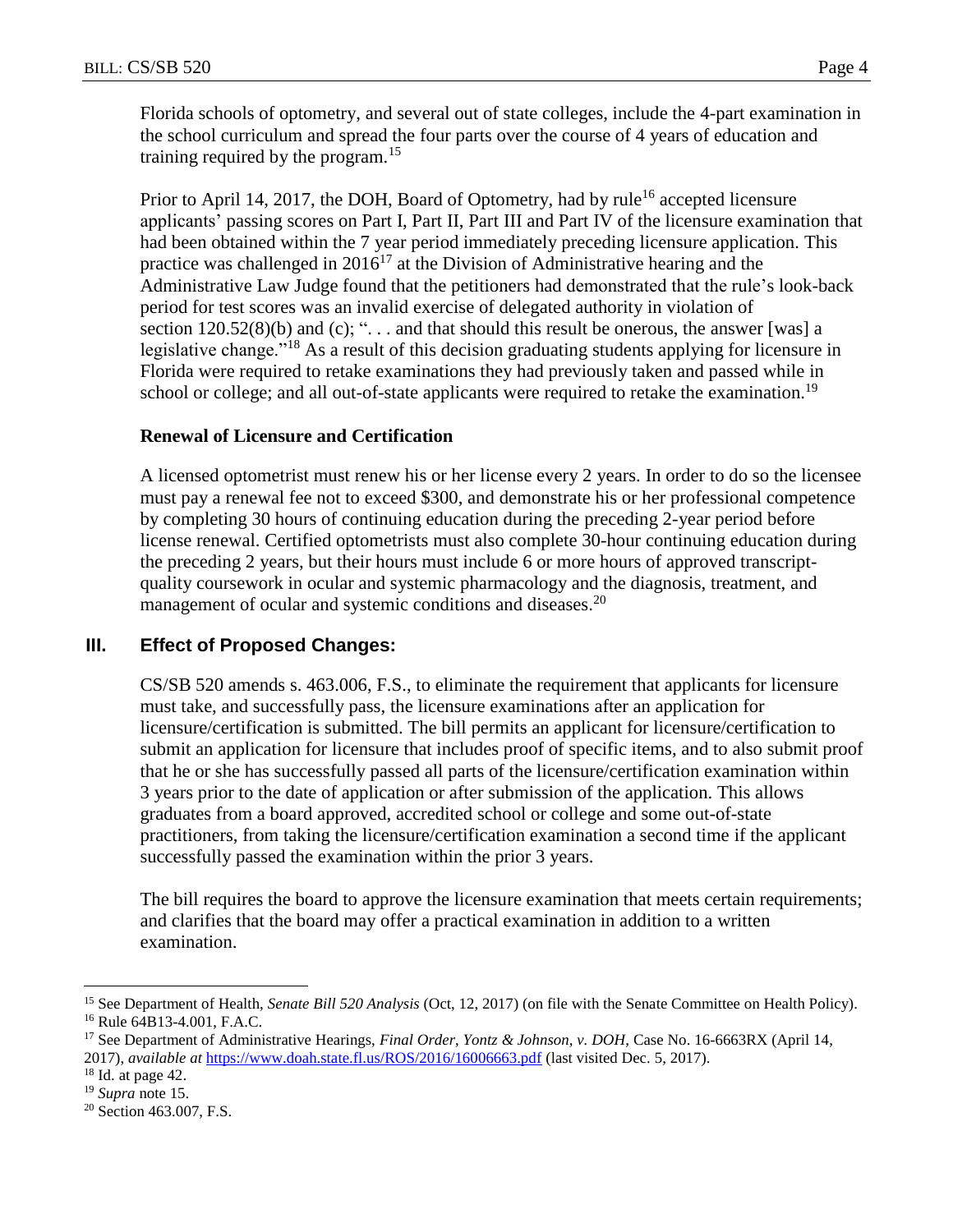The bill also amends s. 463.0057, F.S., to make a conforming cross-reference change.

The bill takes effect July 1, 2018.

#### **IV. Constitutional Issues:**

A. Municipality/County Mandates Restrictions:

None.

B. Public Records/Open Meetings Issues:

None.

C. Trust Funds Restrictions:

None.

#### **V. Fiscal Impact Statement:**

A. Tax/Fee Issues:

None.

B. Private Sector Impact:

New licensees to the optometry profession, as well as some optometrists licensed in other states, seeking licensure/certification in Florida, may avoid the cost of retaking the required examinations if they successfully passed the examinations within 3 years prior to submitting an application. The estimated cost of the examination, not including travel and overnight accommodations to North Carolina, the only location Part III is given, is approximately  $$2,500.<sup>21</sup>$ 

C. Government Sector Impact:

The DOH might incur additional expenses in the development, preparation, administration, scoring, score reporting and evaluation of the examinations if the board elects to offer its own practical examination.

#### **VI. Technical Deficiencies:**

None.

## **VII. Related Issues:**

None.

 $\overline{a}$ <sup>21</sup> *Supra* note 15.